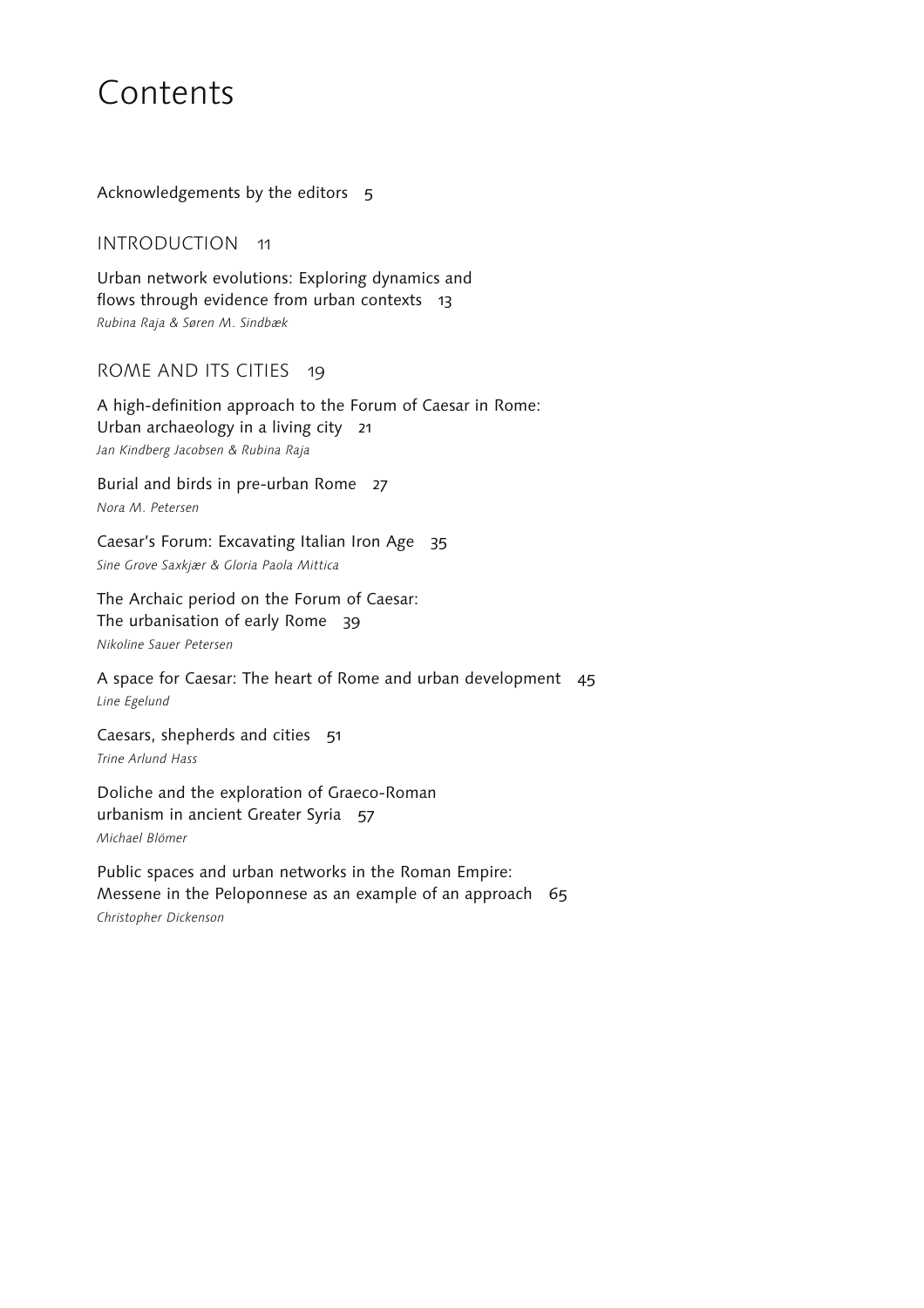## PALMYRA: THE URBAN DESERT 73

Urbanizing the desert: Investigating the diversity of urban networks through the images of deceased Palmyrenes 75 *Rubina Raja*

Behind the scenes: Cataloguing as a tool for exploring urban networks 81 *Olympia Bobou & Rikke Randeris Thomsen*

Producing funerary portraits: An urban tradition in the Syrian Desert 87 *Julia Steding*

The urbanization of Palmyra: The dynamics of the family cemeteries 93 *Signe Krag*

#### JERASH: FROM ROMAN TO ISLAMIC CITY 99

Urban networks and dynamics seen through urban peripheries: The case of Gerasa on the golden river 101 *Achim Lichtenberger & Rubina Raja*

Mortar and plaster production in Jerash: Changing perspective from macro to micro 109 *Kristine Damgaard Thomsen*

Small change in big cities: Characterising the development of everyday coinage in Jerash 117 *Thomas Birch & Vana Orfanou*

River archaeology and urban resilience in Jerash 125 *Achim Lichtenberger & Rubina Raja*

Urban networks seen through ceramics: Formal modelling approaches to pottery distribution in Jerash 131 *Iza Romanowska, Tom Brughmans, Achim Lichtenberger & Rubina Raja*

Medieval Jerash: Investigating the pottery of a Middle Islamic hamlet in the Northwest Quarter 139 *Alex Peterson*

Travellers and early urban archaeology in the Levant: The case of Jerash 147 *Eva Mortensen*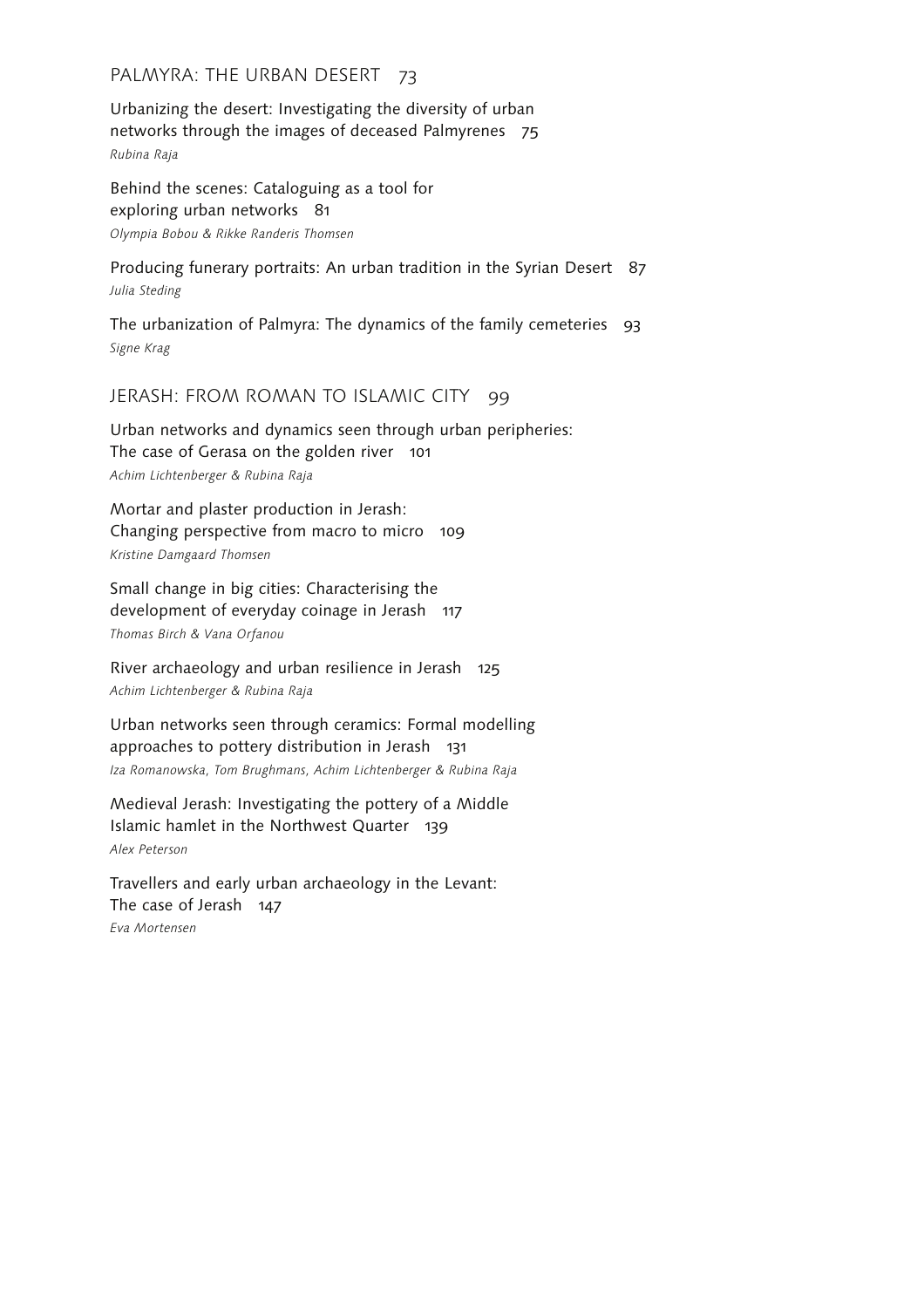Archaeoseismology in Jerash: Understanding urban dynamics through catastrophic events 153 *Christian Svejgård Lunde Jørgensen*

RIBE: GATEWAY TO THE VIKING AGE 159

Northern Emporium: The archaeology of urban networks in Viking-Age Ribe 161 *Søren M. Sindbæk*

3D scanning as documentation and analytical tool: First field experiences at the Northern Emporium excavation project, Ribe 167 *Sarah Croix*

Geoarchaeology and micromorphology at Ribe: A Northern Emporium in high definition 175 *Barbora Wouters*

Geoarchaeology of the early northern cities: Microscopic and geochemical investigations of urban spaces in Denmark 183 *Pernille Lærke Krantz Trant*

Viking-Age metals and urbanisation: The case of Ribe in Denmark 189 *Vana Orfanou & Thomas Birch*

A new calibration curve for improved radiocarbon dating of urban contexts 197 *Bente Philippsen & Mikkel Fristrup Schou*

Missing links: Viking-Age silver rings and urban networks 203 *Mahir Hrnjic*

THE MAKING OF MEDIEVAL URBANITY 209

An urban way of life: How to approach the study of networks and practices in medieval Odense, Denmark 211 *Kirstine Haase*

Towards the making of a town: Urbanity as practice and way of life in medieval Copenhagen 217 *Hanna Dahlström*

The chronology of two medieval cemeteries in central Copenhagen: Bayesian modelling and archaeological relative age information 223 *Jesper Olsen, Bjørn Poulsen & Hanna Dahlström*